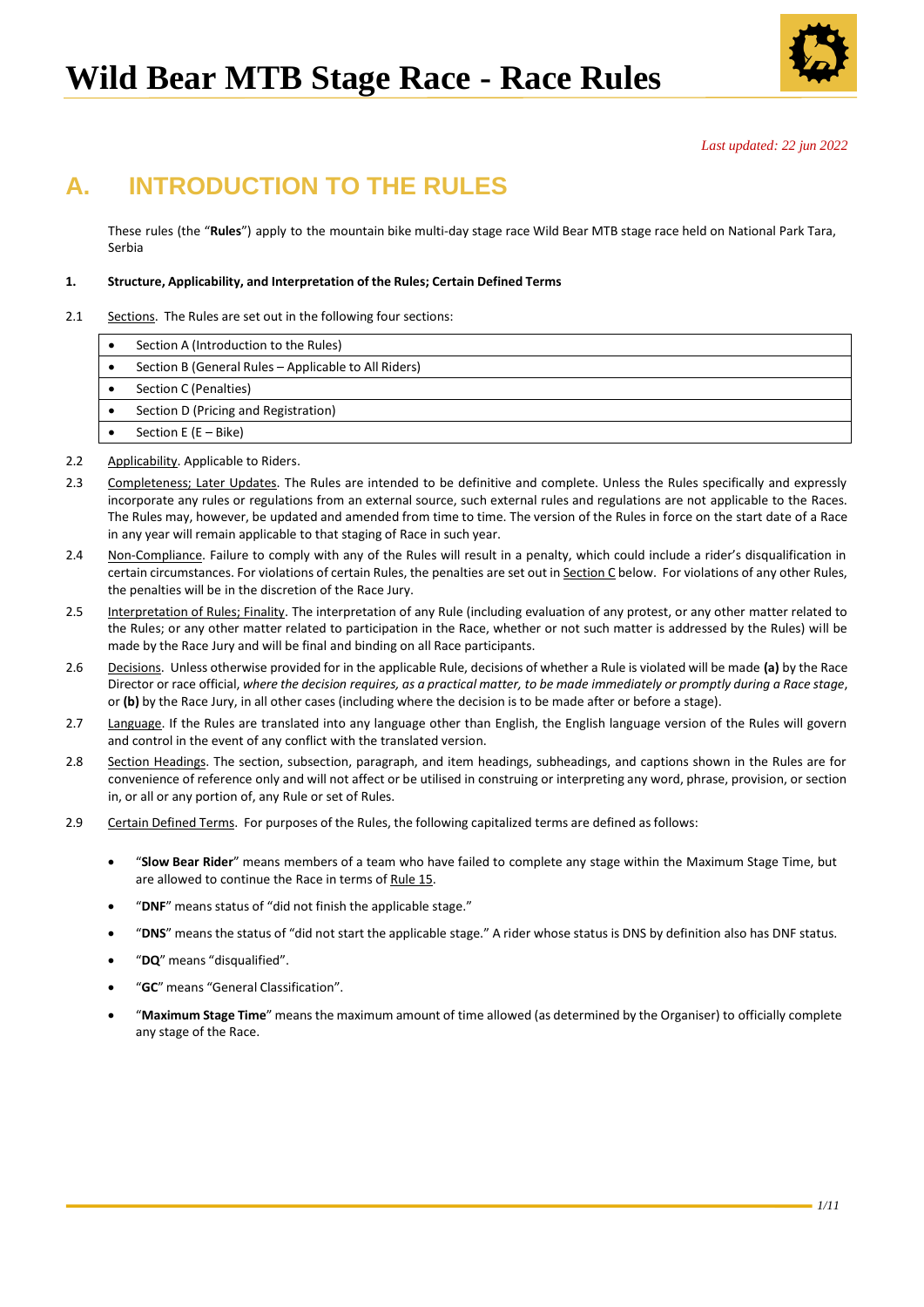

- "**Organiser**" means the Race organizer that represent the owner of the Race.
- "**Physical Assistance**" means the sharing of water and nutrition, sharing of bike parts and accessories (including the swapping of bike frames), assistance with maintenance and repair, and pushing/towing by physical contact only (but excluding any pushing/towing using any mechanical or physical devices).
- "**Race Director**" means the primary supervisory Race-operations staff member employed or contracted by the Organiser.
- "**Race Jury**" consists of the persons appointed by the Organiser in their sole discretion.
- "**Rider Separation Limit**" means the maximum allowable time separation between team members at any time during the Race, namely two (2) minutes.
- "**Separated Rider**" means any rider who, at any time during the Race, has been separated from his/her team member in excess of the Rider Separation Limit.

# **B. GENERAL RULES – APPLICABLE TO ALL RIDERS**

#### **3 Riders; Registration; Briefing**

# 3.1 Eligibility.

- 3.1.1 The minimum age of participation is determined by the Organiser.
	- 3.1.1.1 With respect to the **WILD BEAR**: 18 years old, as of the day the Race starts in the applicable year.
- 3.1.2 At Race registration desk, each Rider must**(a)** produce a valid, government-issued identification confirming the Rider's identity,

**(b)** meet allrequirements regarding insurance, and **(c)** have completed the rider's medical and race disclaimer form (will be available on the Race website)

# 3.2 Registration.

- 3.2.1 Riders must report to registration as a team. Find out more in Section D below
- 3.2.2 All riders must have registered by the registration cut-off time indicated on the Race website on the day preceding the first stage of the Race.
- 3.2.3 No category changes will be permitted after Race registration closes.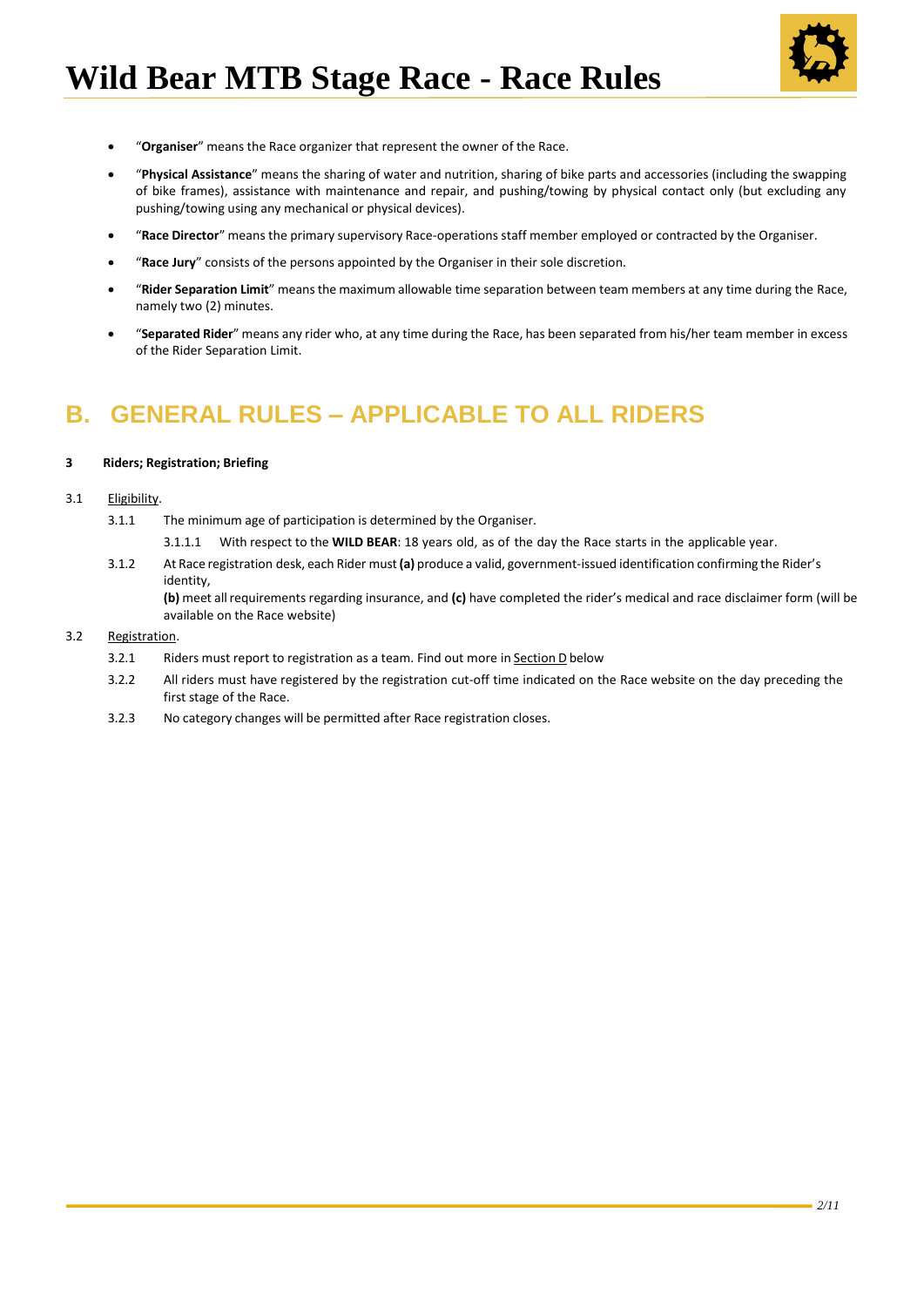

# 3.3 Team Categories.

- 3.3.1 Race has the following four (4) riding categories for teams: MEN, WOMEN, MIXED, and MASTERS, except in E-BIKE race which will have only one riding category.
- 3.3.2 To start in **(a)** the masters category, both riders must be 40 years or older on the day the Race starts in the applicable year.

# **4 Medical**

- 4.1 Responsibility. Each rider must ensure that he/she is in good health and well-trained for the Race.
- 4.2 Medical Removal. The Organiser reserve the right to prevent a rider from starting or continuing the Race on receipt of medical advice from an official Race medic or any other medical doctor recognised by the Organiser. The decision of the Organiser in this regard is final.

#### **5 Bicycles**

- 5.1 Responsibility. Each rider is responsible for the maintenance of his/her own bike for the duration of the Race.
- <span id="page-2-0"></span>5.2 Race-Ready.
	- 5.2.1 Only Riders whose mountain bikes are, in the opinion of the Race Jury, in good working order and race-ready (defined below) at the start of each stage will be allowed to start that stage.
	- 5.2.2 For purposes of Rule [5.2,](#page-2-0) "**race-ready**" means the following:
		- 5.2.2.1 the front number board is securely fitted and visible from the front;
		- 5.2.2.2 the bike is in safe working order, as determined in the discretion of the Race Jury; and
		- 5.2.2.3 handlebar ends and handlebar extensions must be plugged and must not have sharp or jagged edges. The use of tri-bars is not allowed.
- 5.3 Propelling. Bikes may be propelled only through a chainset (or belt) and only by the rider's leg action, without any form of assistance (electrical or otherwise), subject to Rule [22.4.](#page-7-0), except in E-BIKE race where bike can have an electrical form of assistance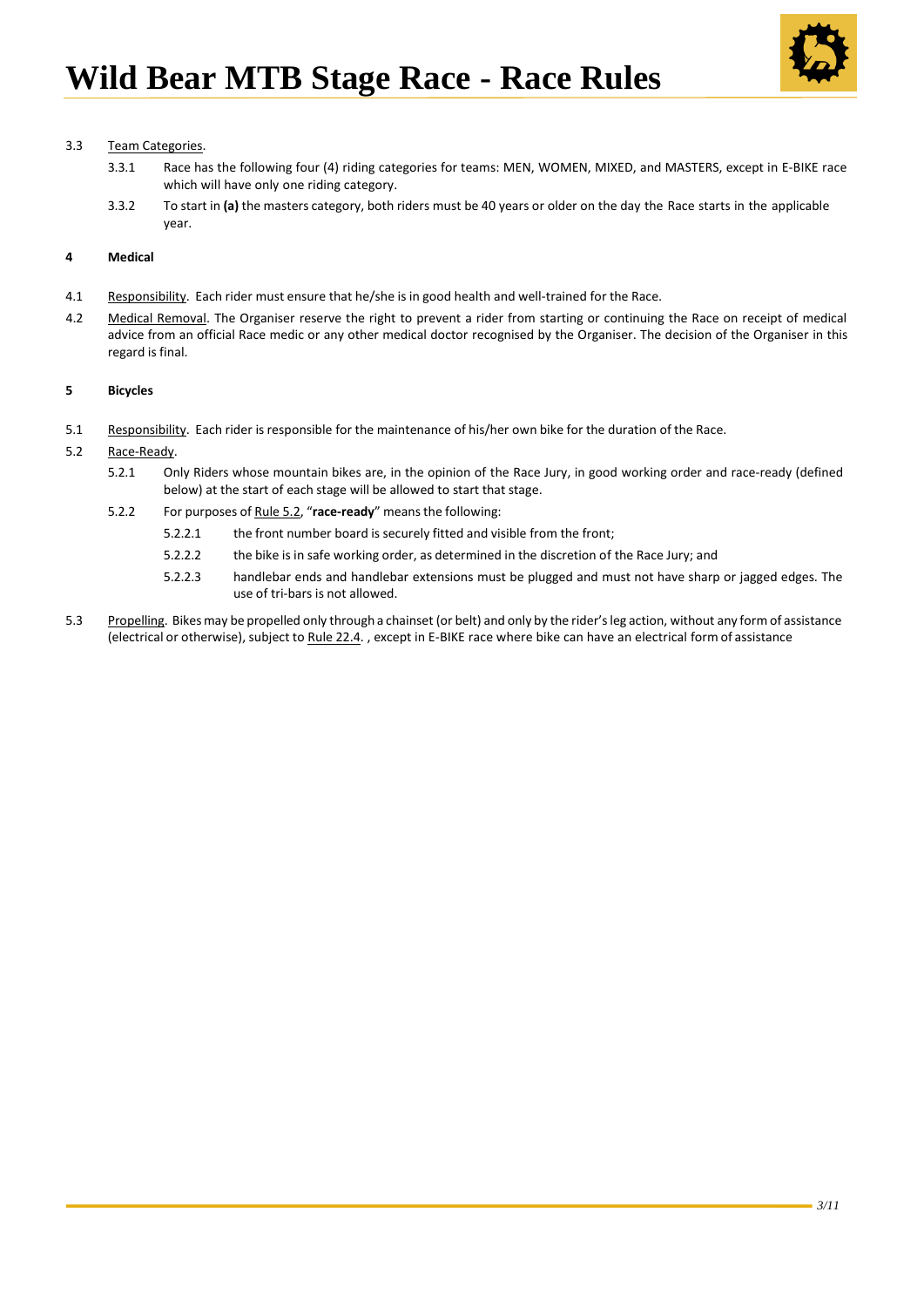

# **6 Helmets and Attire**

- <span id="page-3-0"></span>6.1 Helmet Requirement. Each rider must wear a helmet at all times while riding during the Race and can' start the race without the helmet.
- <span id="page-3-1"></span>6.2 Helmet Standards. All helmets must comply with international '[ANSI](https://helmets.org/helmet22.htm)' standards.
- <span id="page-3-2"></span>6.3 Proper Attire. Appropriate riding attire, including a shirt, must be worn at all times.

#### <span id="page-3-3"></span>**7 Compulsory Equipment**

Each rider (or, as applicable, each team) must carry an additional compulsory equipment, such as: whistle, bad weather gear, and bike repair. Any such additional requirements will be communicated via the applicable Race website.

#### **8 Team Riding**

<span id="page-3-4"></span>8.1 Teams of Two. Teams must consst of exactly two riders, who must race together with no further separation than 2 minutes between the riders (subject to the Rider Separation Limit) for the entire distance of the Race.

# 8.2 Separation Limit Enforcement.

- 8.2.1 Compliance with the Rider Separation Limit may be checked and enforced at the start and finish of each stage and at various designated check points during the stage, but may also be checked and enforced at any point during the Race.
- 8.2.2 Compliance with the Rider Separation Limit may be checked and enforced more than once during any stage, and penalties (as set out in Section C below) may be applied to each occurrence of rider separation outside the Rider Separation Limit during a stage. In other words, riders can be subject to more than one Rider Separation Limit violation during the same stage
- 8.2.3 The Rider Separation Limit will not apply if one rider on the team continues ahead, or doubles back, solely for the purpose of requesting or obtaining assistance (medical or technical), provided that during such time the other rider on such team does not advance his/her position on the course until the assistance-seeking rider returns to the waiting rider's position.
- 8.3 Doubling Back. A rider is allowed to "double back" on the route at any time in order to re-join his/her team member or for the purpose of requesting or obtaining assistance (medical or technical), provided that he/she does not endanger any other rider in doing so.

#### **9 Rider Identification**

#### <span id="page-3-5"></span>9.1 Displaying Race Numbers.

- 9.1.1 Both riders in a team must display their race numbers at all times.
- 9.1.2 The front race number board must remain firmly fixed on the handlebar, and may not be obscured by cables or any other item.
- 9.1.3 Race numbers may not be modified or mutilated in any way, including without limitation cutting, adding stickers, or removing existing stickers or trimming.
- 9.1.4 No official sponsor logos may be removed from race numbers and/or be obscured in any way.
- <span id="page-3-6"></span>9.2 Presence at Ceremonies. Podium finishers and GC category leaders must be present at the finish line awards ceremony (if applicable) and the evening awards ceremony as advertised in the event programme, including the final ceremony.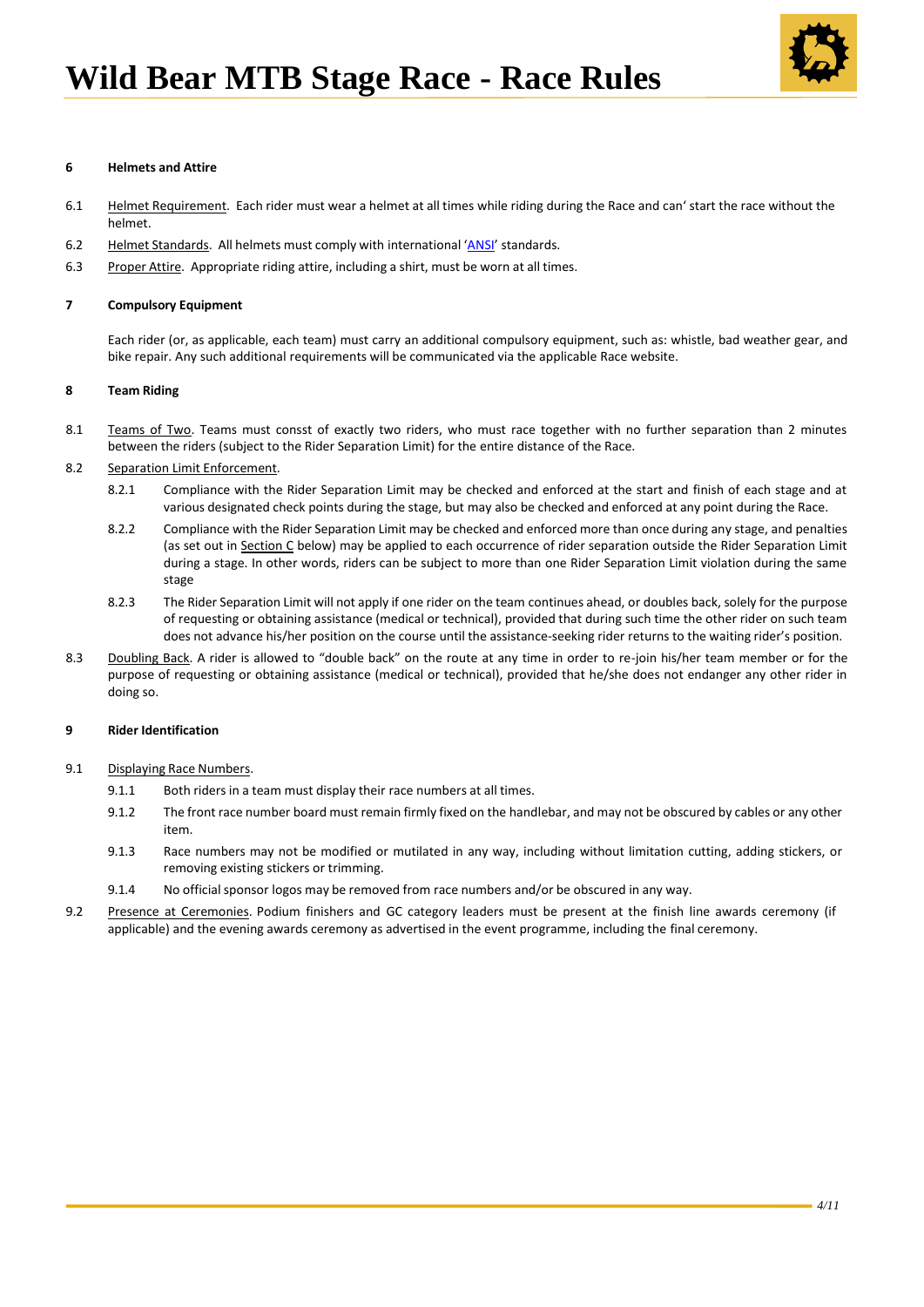

# **10 Stage Starts**

- 10.1 Chute Opening Time. The start chute opens 30 minutes before the start of each stage, unless communicated otherwise.
- <span id="page-4-1"></span><span id="page-4-0"></span>10.2 Start Zones; Staggered Starts.
	- 10.2.1 Differential start zones will be allocated according to overall ranking in the Race (as indicated in the seeding index), and the Organiser may allocate different (i.e., "staggered") start times for each start zone. Any reference to start times in the Rules will be to the start time applicable to the particular rider's start zone.
	- 10.2.2 The start zones will close strictly ten (10) minutes before their start time. Teams arriving late must start at the back of the field.
	- 10.2.3 Riders must enter the start zone as a team with their bikes, and once entered must remain in the start zone with their bikes.
- <span id="page-4-2"></span>10.3 Call Ups. In start zones where provision for a call up has been made, eligible teams (as indicated in the seeding index) are entitled to line up at the front of their respective start zone. Such teams must assemble in the call-up zone immediately next to the start line no later than ten (10) minutes before their start time. Additional requirements for call-ups may be applicable to specific Races.

#### **11 Route and Stages; Finishing**

# 11.1 Completing Routes.

- 11.1.1 Riders must complete the full, final designated route and distance of all stages.
- 11.1.2 Only riders who complete each of the stages within the Maximum Stage Time will qualify as official Race finishers.
- 11.1.3 A rider must at all times follow the official route, obey the directions of the course marshals, and may not take any shortcuts or take any other advantage of a similar nature against other riders.
- 11.1.4 The responsibility for following the official route lies with each rider.
- 11.2 Route/Distance Variances. The actual Race route or distance may vary from the published or briefed distance.
- 11.3 Exit and Re-entry. Riders who exit the route for any reason must re-enter the course at the same point from which they exited.
- <span id="page-4-3"></span>11.4 Activity Outside of Route. Any walking, running, or riding by a rider outside the Race route that is carried out without the intention of promptly re-joining the Race route, or any other activity in violation of the Rules that takes place outside of the marked Race course area, is not permitted.
- 11.5 Finishing on Foot. Riders may cross any stage's finish line on foot provided that they have their complete bike with them when doing so.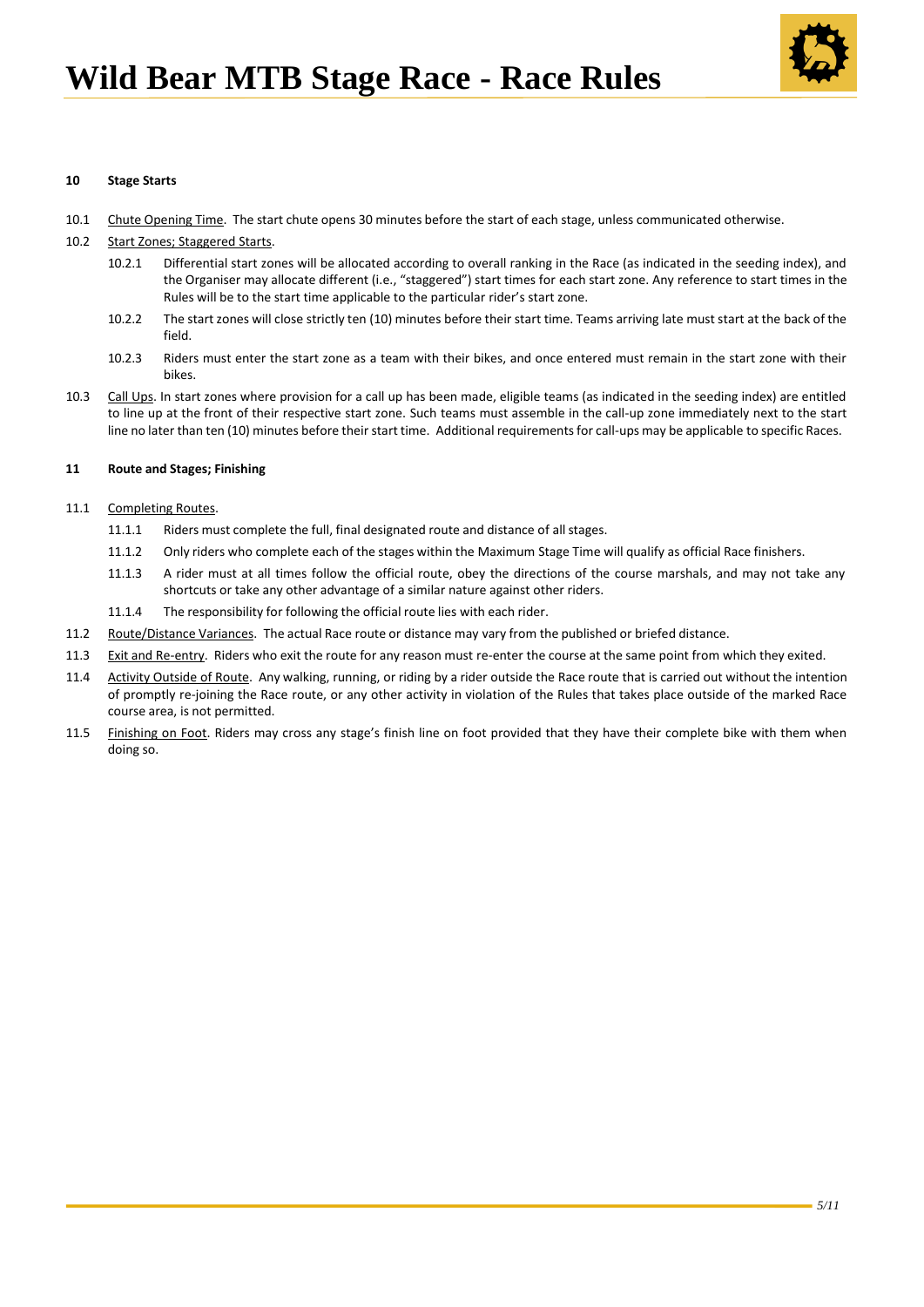

### <span id="page-5-1"></span>**12 Prohibited Equipment**

- 12.1 Audio. The use of earphones/ear buds or two-way radios (i.e., 'walkie-talkies') is not allowed during the Race.
- 12.2 Cameras. Cameras (which includes video cameras) may be mounted on the rider's bike, but not on the rider (including the rider's helmet or chest). Cameras mounted on the rider's bike must be positioned in a safe location and manner and cannot protrude an unreasonable (in the Race Jury's opinion) distance from the bike (for example, no 'selfie' sticks).
- 12.3 Other Equipment. The Race Jury may at any time prohibit any other item of equipment (other than essential cycling equipment) in its discretion and riders shall at all times comply with any such prohibition.
- 12.4 Inspection. The Race Jury reserves the right to inspect, at any time, any rider's bike, apparel, gear, equipment, components, and accessories used in the Race, in order to determine compliance with the Rules.

#### **13 Race Timing; Late Starts**

- <span id="page-5-2"></span>13.1 Race chip Each rider must has his/her race chip at all times during the Race. No rider may carry more than one (1) race chip at any time, and no rider may pass his/her race chip on to anyone else at any time.
- 13.2 Advertised/Recorded Times. Only team times will be advertised, but individual rider times will be recorded for purposes of determining compliance with the Rider Separation Limit.
- 13.3 Timing Start. Timing will start at the applicable start time each Race day as set out in Rule [10.2.](#page-4-0) The start line will remain open for 15 minutes after the start time.
- 13.4 Late Starts.
	- 13.4.1 Any rider who cannot make his/her start time must report to the Race Jury at the start line within 15 minutes after the start time to request approval for a late start.
	- 13.4.2 No rider is allowed to start late without approval. If no approval for a late start is given, the rider will be considered a DNS, and therefore as a DNF for that stage.
- 13.5 Non-Starting. Any rider who does not start a stage at all will automatically be deemed a DNF for that stage.
- 13.6 Team Finish Time. The team time is the time at which the second team member passes the stage finish line with no further separation than 2 minutes between the riders.
- 13.7 Effect of Time Penalties. All time penalties under the Rules will be added to the rider's time for the stage in respect of which the penalty is given (and as such to GC time), but, pursuant to Rule [14.6, w](#page-6-1)ill not be taken into account in determining whether the rider has exceeded the Maximum Stage Time.

#### **14 Maximum Stage Times**

- 14.1 General. Maximum Stage Times are determined according to the length of each stage and the terrain to be covered, but may be adjusted at any time by the Race Director pursuant to Rul[e 14.2. M](#page-5-0)aximum Stage Times will be included in the Race registration pack. The Maximum Stage Time will not be adjusted for any rider who is permitted a late start and/or who started in a start zone with a later start time than his/her own.
- <span id="page-5-0"></span>14.2 Intermediate Cut-Off Points.
	- 14.2.1 The Race Director may, at any times, designate intermediate cut-off points on each stage ("**Cut-Off Points**") which must be reached by specific times designated by the Race Director ("**Cut-Off Times**"), and may at any time impose additional Cut-Off Points and Cut-Off Times due to safety reasons.
	- 14.2.2 Any teams that fail, or will in the sole opinion of the Race Director be unable, to reach any Cut-Off Point by the applicable Cut-Off Time will be prevented from continuing to ride, removed from the course, and classified as DNF for that stage.
	- 14.2.3 The Race Jury has discretion to waive a Cut-Off Time for certain riders, in special circumstances such as mechanical problems or injured/sick team members, if the Race Jury believes the team or rider will ultimately be able to reach the *next* Cut-Off Point by the applicable next Cut-Off Time (or, as the case may be, to reach the finish of the stage within the Maximum Stage Time).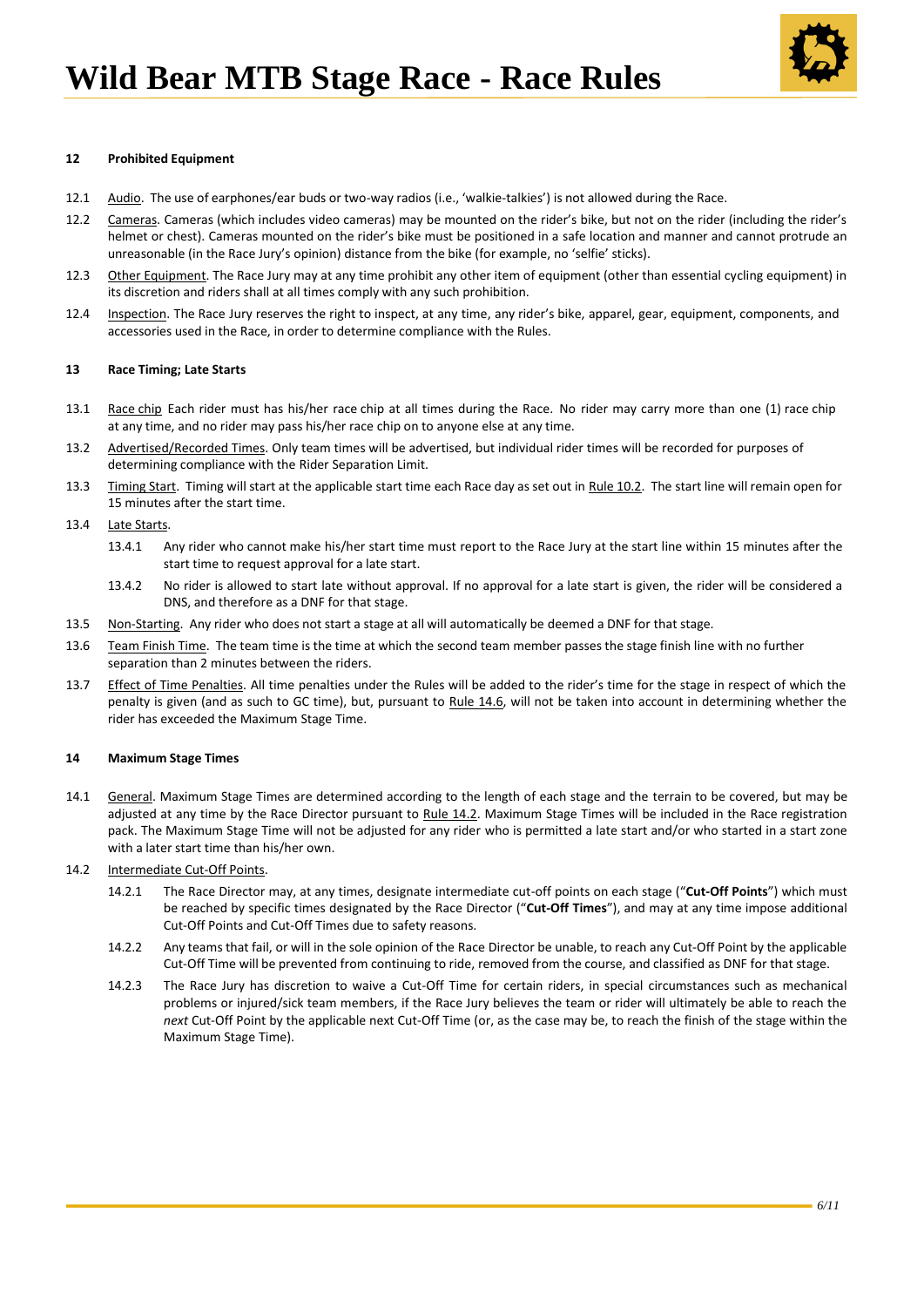

- 14.3 No Extensions to Maximum Stage Times. In all cases of maintenance and repair of bicycles or other equipment, riders are required to complete the full distance of the stage and must complete the stage within the Maximum Stage Time. Time spent on maintenance and repair will thus not entitle a rider to any extension of the Maximum Stage Time.
- <span id="page-6-1"></span>14.4 Time Penalties Disregarded. No time penalties under the Rules will be taken into account in determining whether the rider has exceeded the Maximum Stage Time.

### <span id="page-6-0"></span>**15 SLOW BEAR RIDER**

- 15.1 First Shortfall. Any rider who does not complete a stage within the Maximum Stage Time for the first time will be classified as a "Slow Bear Rider". Slow Bear Riders may continue the Race (i.e., they may start the following stage), but will not be classified as official Race finishers.
- <span id="page-6-2"></span>15.2 Effect on the Team Member. Any rider, whose team member is a Slow Bear Rider (or who exits the Race under Rule [16.2\)](#page-6-2), will (provided that such rider has completed all stages within the Maximum Stage Times) be entitled to continue riding in the Race and may qualify as a finisher, but will not qualify for any rankings.

#### **16 Abandoning or Cancellation of a Stage by Organisers**

- 16.1 Organisers' Discretion. The Organiser may abandon or cancel any stage at any time, in their sole discretion, due to safety concerns or any other reason that they consider appropriate. In case of an abandoned stage, the following Rules will apply:
	- 16.1.1 If three teams have completed the stage prior to the time at which it is abandoned, the stage will be classified as an official stage of the Race and count towards the GC results. Otherwise, the stage will not constitute an official stage and will be disregarded for purposes of the GC results.
	- 16.1.2 Where an abandoned stage will count towards the GC results, each rider who is on the course (and otherwise not disqualified or withdrawn) when the stage is abandoned will be allocated a projected stage-finish time estimated by the Race Jury, where such estimate is calculated taking into account the stage winner's time, and based on the rider's position in the field at the time the stage is abandoned or the last timing point or other relevant point (e.g., Cut-Off Point, official water point, etc.).
	- 16.1.3 Riders will be classified as DNF if, before the stage is abandoned, they withdraw from the stage or do not reach any Cut-Off Point by the applicable time.

### <span id="page-6-3"></span>**17 Roadways; Compliance**

- 17.1 Closed Roads. Some sections of the course (including some public roads) may be closed to non-Race-related traffic. Their closure must be respected by all.
- 17.2 Shared Roads. Riders might not always have exclusive use of certain public or private roads (or other pathways) during the Race.
- 17.3 Traffic Regulations. All traffic regulations must be complied with at all times during the Race.
- <span id="page-6-4"></span>17.4 Marshal Instructions. Riders must strictly adhere to all Race course-related instructions from Race course marshals.

#### **18 Checkpoints**

- 18.1 Checking Separation Limit. There will be checkpoints on each stage, during which the Rider Separation Limit (2 minutes between the riders) will be checked.
- 18.2 Non-Detections. Teams that are not detected when passing the checkpoints may be disqualified.
- 18.3 Hidden Checkpoints. The location of the checkpoints will not be published, and the Organiser may utilize hidden checkpoints.

#### **19 Nutrition and Hydration**

- 19.1 Responsibility. Riders retain the ultimate responsibility to carry enough water and nutrition with them during the Race.
- 19.2 Water Points and Use. The Organiser will provide water at official water points on the route, which water is intended for drinking purposes only. No excessive use of water for any other purpose will be permitted at official water points.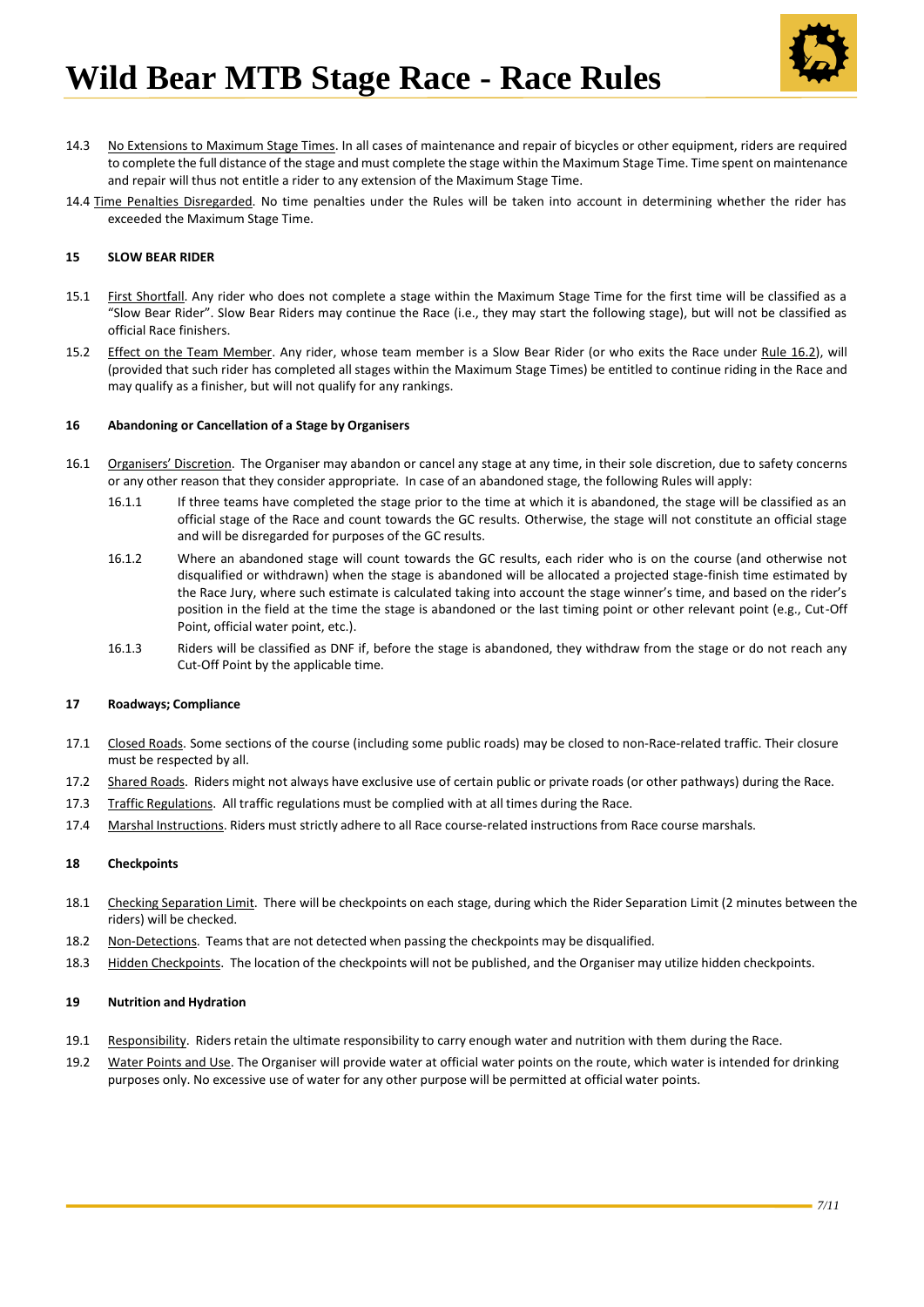

### <span id="page-7-2"></span>**20 Outside Support; Drafting**

- 20.1 No Outside Assistance. No outside assistance is permitted under any circumstances. For purposes hereof, "outside assistance" includes Physical Assistance by any person other than **(a)** his/her team member participating in the Race, **(b)** a fellow rider participating in the Race, or **(c)** an accredited Race staff member (provided the staff member's assistance is within the scope of his/her official duties for the Race).
- 20.2 Drafting.
	- 20.2.1 Riders may draft behind team members and fellow competitors.
	- 20.2.2 No other form of drafting is permitted whatsoever, including but not limited to drafting behind private vehicles, motor cycles, trucks, or official Race vehicles.
- 20.3 Support Vehicles. No escort or seconding vehicles are permitted on the Race route unless such vehicles are provided by the Organiser and display the relevant accreditation. However, supporters may, subject to Rule [18, d](#page-6-3)rive their own vehicles along public roads (only if they are open to the public during the Race) to reach vantage points to vocally support riders.

#### **21 Technical Assistance**

- 21.1 Neutral Support Zones. Race offers technical assistance for riders at neutral tech support zones along the Race route, and riders will be informed on the Race website if such assistance will be available.
- 21.2 Spare Parts. Any spare parts must be paid at the time received.
- <span id="page-7-1"></span>**22 Physical Assistance**
- 22.1 Permitted Assistance. In addition to the other assistance restrictions in the Rules (e.g., other subsections of this Rule [22\)](#page-7-1), riders cannot receive Physical Assistance from anyone other than **(a)** his/her team member participating in the Race, **(b)** a fellow rider participating in the Race, or **(c)** an accredited Race staff member (provided the staff member's assistance is within the scope of his/her official duties for the Race).
- <span id="page-7-3"></span>22.2 Prohibited Assistance from Separated Riders. No rider may receive Physical Assistance from a Separated Rider, unless, at the time such assistance is provided, the Separated Rider is separated from his/her partner because such partner had withdrawn from the Race.
- <span id="page-7-0"></span>22.3 Towing/Pushing. Subject to the other provisions in this Rul[e 22, t](#page-7-1)owing between or pushing of riders is permitted by direct hand contact (e.g., hand-to-hand or hand-to-bike), but is prohibited by means of any mechanical or physical devices (including without limitation a rope, tube, or cable).
- 22.4 Restriction on Ongoing Assistance. No rider may receive ongoing or excessively repetitive assistance from any other rider *whose team is in a different category*, even if the type of such assistance is otherwise permitted by the Rules.

#### **23 Withdrawals**

- 23.1 Duty to Immediately Inform. Teams or riders that cannot continue the Race for whatever reason must immediately inform the Race office. This can be done at the Race start, the finish, water points, or by calling the emergency hotline as specified in the Race registration packs.
- 23.2 Cost of Search and Rescue. If any rider or team fails to inform the Race office of his/her/its withdrawal, and if a search and rescue operation is initiated for such rider or team, such rider or team (as the case may be) will be responsible for the cost of such search and rescue.
- 23.3 Remaining Team Member. If either member of a team is incapable of continuing the Race, his/her team member will be entitled to continue riding subject to Rule15.

#### **24 Code of Conduct**

<span id="page-7-4"></span>24.1 Sportsmanship. All riders must display good sportsmanship at all times, and must not use offensive or abusive language during the Race, act in an unsporting manner, or be disrespectful to anyone, including without limitation the members of the Race Jury, other riders, Race staff members or service providers (e.g., course marshals, medics, water-point staff, etc.), or spectators.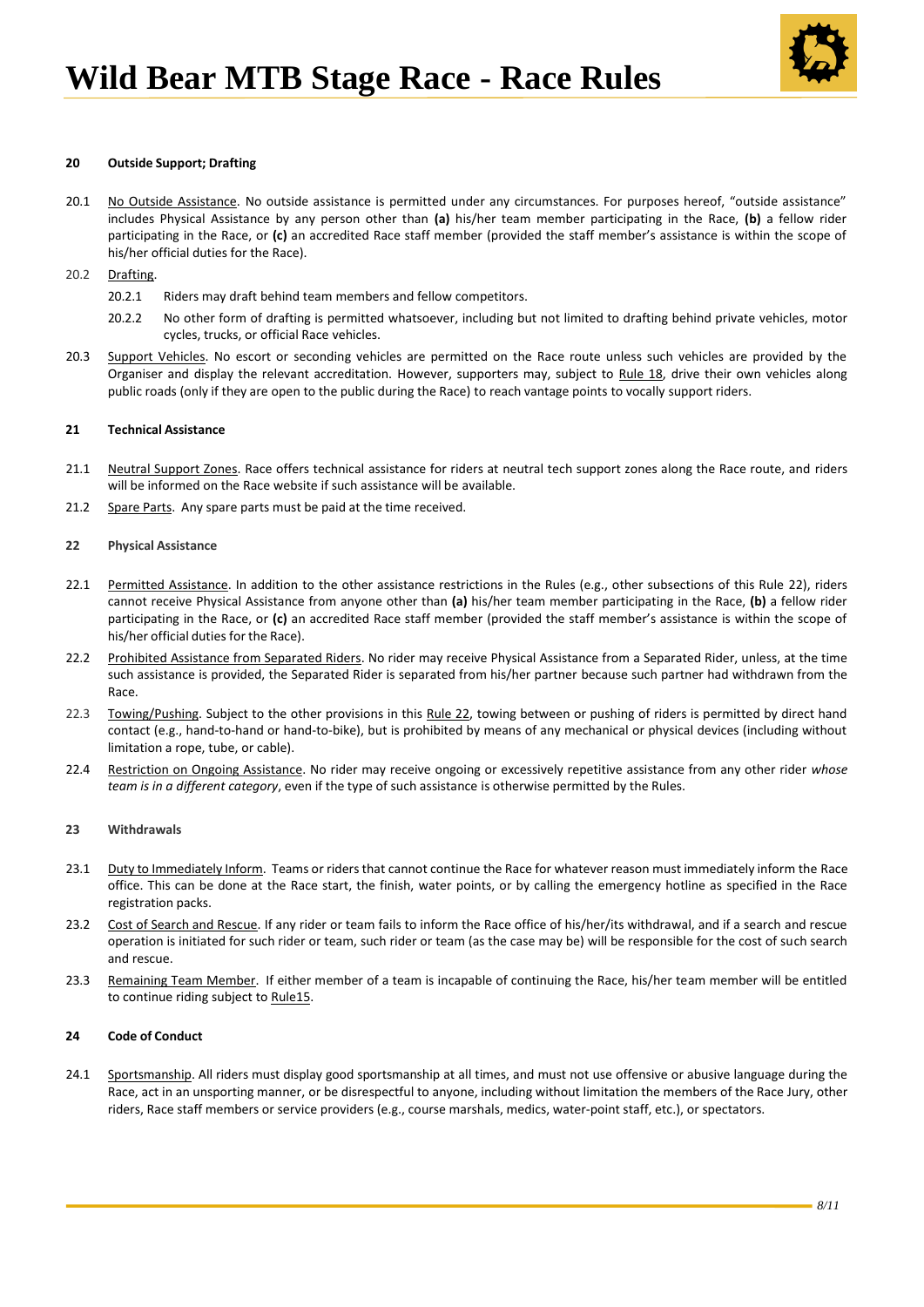

- <span id="page-8-0"></span>24.2 Littering; Detouring; Smoking. Riders must respect the environment at all times, and no littering or damage to the environment will be tolerated. In particular, but without limiting the generality of this Rule, the following actions are specifically prohibited: throwing away of water bottles, packaging, or bike spares along the Race route; deviating from the Race route; smoking.
- <span id="page-8-1"></span>24.3 Restricted Areas. No rider and/or team supporter may access any restricted and/or prohibited area in connection with the Race (including without limitation any such areas in connection with the Race route, the Race village, etc.).

# **25 Protests**

- 25.1 Formal Requirements. Any protests related to the Race must be submitted to the Race office in writing on the official protest sheets provided in the Race office.
- 25.2 Deadline Stage Result Protests. Stage result protests must be submitted within two (2) hours after posting of preliminary results for the relevant stage.
- 25.3 Deadline Race Protests. Race protests must be submitted within two (2) hours after the rider crossing the applicable stage's finish line.
- 25.4 Cash Deposit. Before a protest will be considered, the protesting rider must make a cash deposit to the Race office, along with the submitted protest, in the following applicable amount: 25 EUR. If the protest is upheld, the deposit will be refunded. If the protest is not upheld, the deposit will be forfeited and donated for trail development.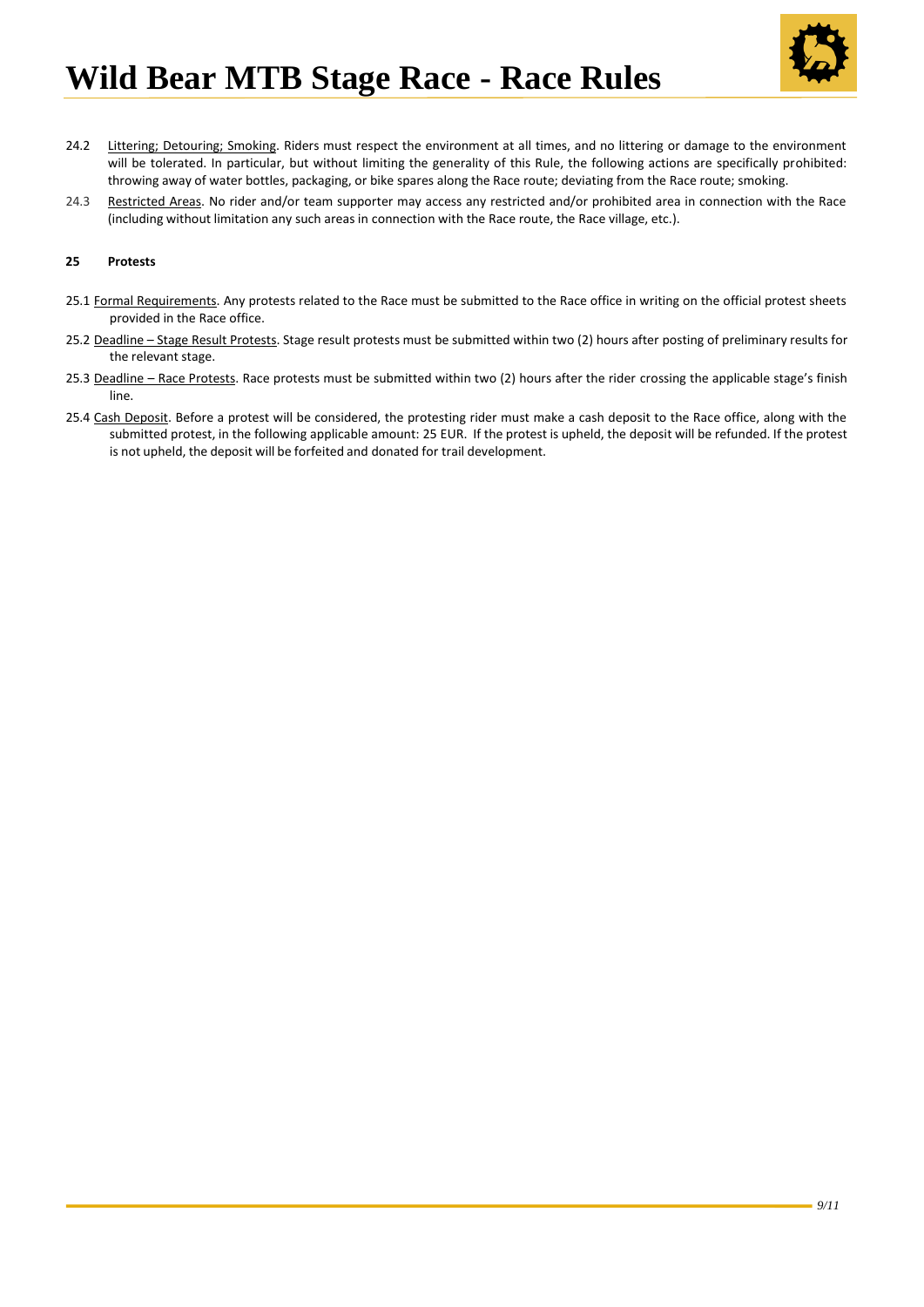

# **C. PENALTIES & FINES**

# **26 Penaltiesfor Violations of Rules**

26.1 Penalties Table. Any violation of the Rules will be subject to penalties as per the table below. ("**DQ**" means disqualification from the Race.)

| Rule # and/or<br><b>Offence</b>                                 | <b>First</b><br><b>Offence</b>                                                                                                                                                | <b>Second</b><br><b>Offence</b> | <b>Third</b><br><b>Offence</b> | <b>Remarks</b>                                                                                        |  |  |  |  |  |
|-----------------------------------------------------------------|-------------------------------------------------------------------------------------------------------------------------------------------------------------------------------|---------------------------------|--------------------------------|-------------------------------------------------------------------------------------------------------|--|--|--|--|--|
| <b>Section B Penalties (generally applicable)</b>               |                                                                                                                                                                               |                                 |                                |                                                                                                       |  |  |  |  |  |
| <b>Significant false</b><br>information in Race<br>registration | <b>DQ</b>                                                                                                                                                                     |                                 |                                |                                                                                                       |  |  |  |  |  |
| 5.2                                                             | Not allowed to start                                                                                                                                                          | DQ                              |                                |                                                                                                       |  |  |  |  |  |
| 6.1                                                             | DQ                                                                                                                                                                            |                                 |                                |                                                                                                       |  |  |  |  |  |
| 6.2, 6.3, 6.4                                                   | Verbal warning                                                                                                                                                                | 30 min                          | <b>DQ</b>                      |                                                                                                       |  |  |  |  |  |
| $\overline{7}$                                                  | 15 min                                                                                                                                                                        | 30 min                          | <b>DQ</b>                      |                                                                                                       |  |  |  |  |  |
| 8.1, 8.2                                                        | 30 min                                                                                                                                                                        | 1 <sub>hr</sub>                 | <b>DQ</b>                      | This penalty will not apply if the team<br>member of the Separated Rider<br>withdraws from the stage. |  |  |  |  |  |
| 9.1                                                             | Verbal warning                                                                                                                                                                | <b>DQ</b>                       |                                |                                                                                                       |  |  |  |  |  |
| 9.2                                                             | If prize money (a prize) is<br>awarded, the team loses the<br>prize money (the prize) of that<br>day (if one rider is not present<br>the team still loses the prize<br>money) |                                 |                                |                                                                                                       |  |  |  |  |  |
| 10.2.2, 10.2.3                                                  | 5 min penalty                                                                                                                                                                 | 15 min                          | 1 <sub>hr</sub>                |                                                                                                       |  |  |  |  |  |
| 10.3                                                            | 5 min penalty                                                                                                                                                                 | 10 min                          | 15 min                         |                                                                                                       |  |  |  |  |  |
| 11.4                                                            | <b>DQ</b>                                                                                                                                                                     |                                 |                                |                                                                                                       |  |  |  |  |  |
| 12                                                              | 15 min                                                                                                                                                                        | 30 min                          | <b>DQ</b>                      |                                                                                                       |  |  |  |  |  |
| 13.1                                                            | <b>DQ</b>                                                                                                                                                                     |                                 |                                |                                                                                                       |  |  |  |  |  |
| 17.4                                                            | 15 min                                                                                                                                                                        | 1 <sub>hr</sub>                 | DQ                             | A serious first offence can result in<br>higher time penalty or disqualification                      |  |  |  |  |  |
| 20                                                              | 1hr                                                                                                                                                                           | DQ                              |                                |                                                                                                       |  |  |  |  |  |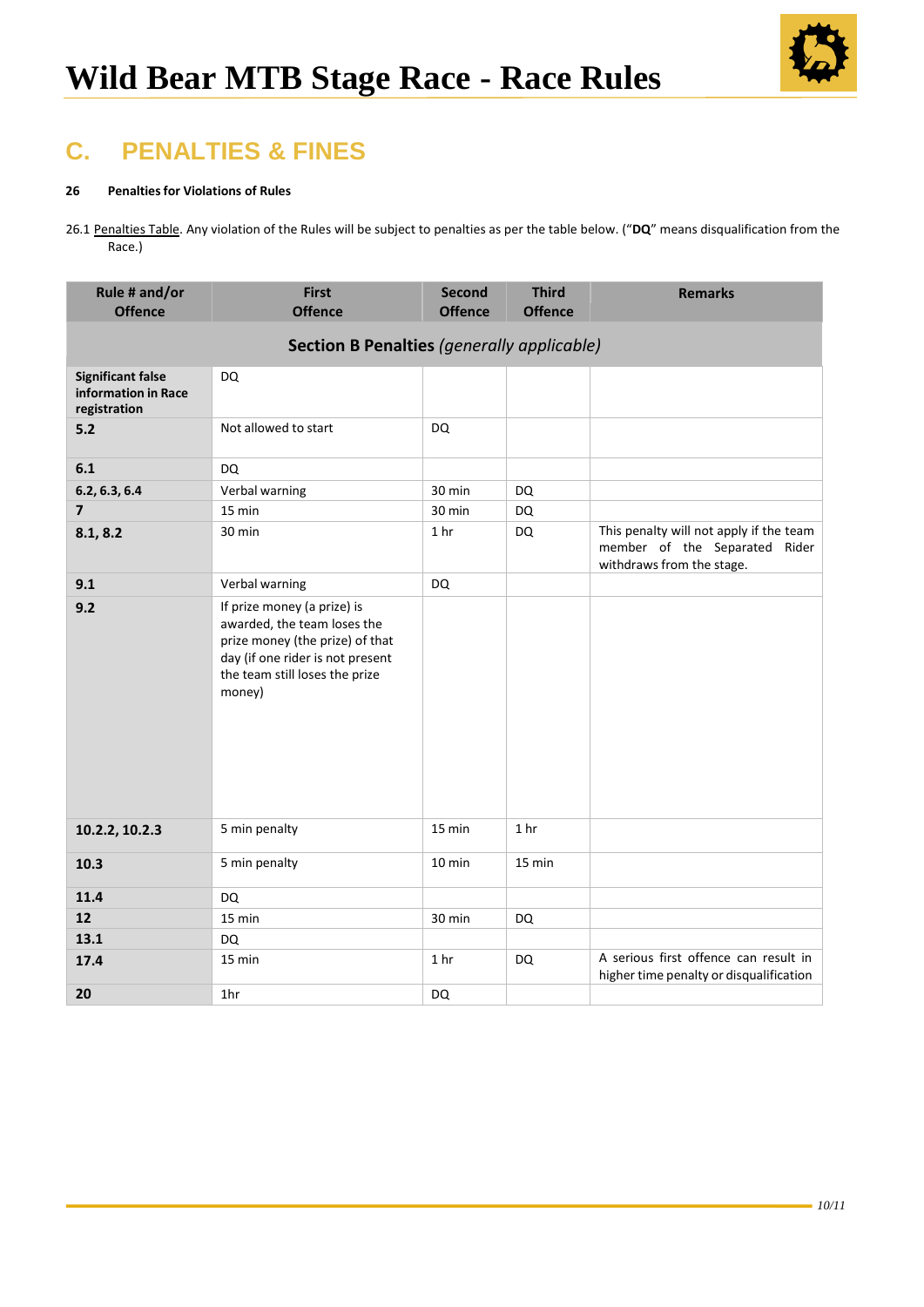

| 22.3 | 1 <sub>hr</sub> | 1 <sub>hr</sub>  | DQ              |                                                                            |
|------|-----------------|------------------|-----------------|----------------------------------------------------------------------------|
| 22.4 | DQ              |                  |                 |                                                                            |
| 24.1 | 1 <sub>hr</sub> | 1 hr             | DQ              | A serious first offence can result in<br>disqualification                  |
| 24.2 | 1 <sub>hr</sub> | DQ               |                 | A serious first offence can result in<br>disqualification                  |
| 24.3 | Verbal warning  | $15 \text{ min}$ | 1 <sub>hr</sub> | A serious offence can result in higher<br>time penalty or disqualification |

# **D. Pricing and Registration**

| All riders can register via: LINK |                       |                              |                        |  |  |  |  |  |
|-----------------------------------|-----------------------|------------------------------|------------------------|--|--|--|--|--|
| <b>TIER</b>                       | <b>PRICE PER TEAM</b> | <b>REGISTRATION DEADLINE</b> | <b>NUMBER OF SLOTS</b> |  |  |  |  |  |
| <b>TIER 1</b>                     | <b>320 EUR</b>        | 25.06.2022.                  | <b>5 TEAMS</b>         |  |  |  |  |  |
| TIER <sub>2</sub>                 | <b>340 EUR</b>        | 13.07.2022.                  | <b>20 TEAMS</b>        |  |  |  |  |  |
| TIER <sub>3</sub>                 | <b>360 EUR</b>        | 31.07.2022                   | <b>20 TEAMS</b>        |  |  |  |  |  |
| TIER <sub>4</sub>                 | <b>380 EUR</b>        | 10.08.2022.                  | <b>20 TEAMS</b>        |  |  |  |  |  |
| TIER <sub>5</sub>                 | <b>400 EUR</b>        | 20.08.2022.                  | <b>20 TEAMS</b>        |  |  |  |  |  |
| TIER <sub>6</sub>                 | <b>420 EUR</b>        | 01.09.2022.                  | <b>15 TEAMS</b>        |  |  |  |  |  |
| 0.088807717001008801807           |                       |                              |                        |  |  |  |  |  |

#### **COMPETITOR'S PACKAGE (included in the registration fee for the race)**

BY FILLING IN THE REGISTRATION AND PAYING THE REGISTRATION FEE, THE PARTICIPANT ACQUIRES THE RIGHT TO THE COMPETITOR'S PACKAGE. **THE COMPETITOR'S PACKAGE APPLIES TO TWO TEAM MEMBERS AND ALL THE BENEFITS OF THE PACKAGE APPLY TO BOTH TEAM MEMBERS.** THE COMPETITOR'S PACKAGE FOR EACH MEMBER OF THE "WILD BEAR MTB STAGE" RACE INCLUDES:

- 3 days of mountain biking in Tara National Park
- Electronic timekeeping system and race number with chip
- Daily post-stage meal (3)
- Daily self-service bike wash
- Bike service station in race village
- Safe overnight bike park in the race village
- Official race T-shirt
- Finisher medal (for official finishers of all three stages)
- Nutrition stations throughout the race route and finish zone
- Professional on course medical service (engagement of the Mountain Rescue Service in the field during all three stages of the race)
- Medical assistance at the start and finish of each stage of the race
- GPS navigation track download for all three stages of the race
- Online certificate (for official finishers of all three stages)
- Online results for every stage individually and after the completion of all three stages of the race